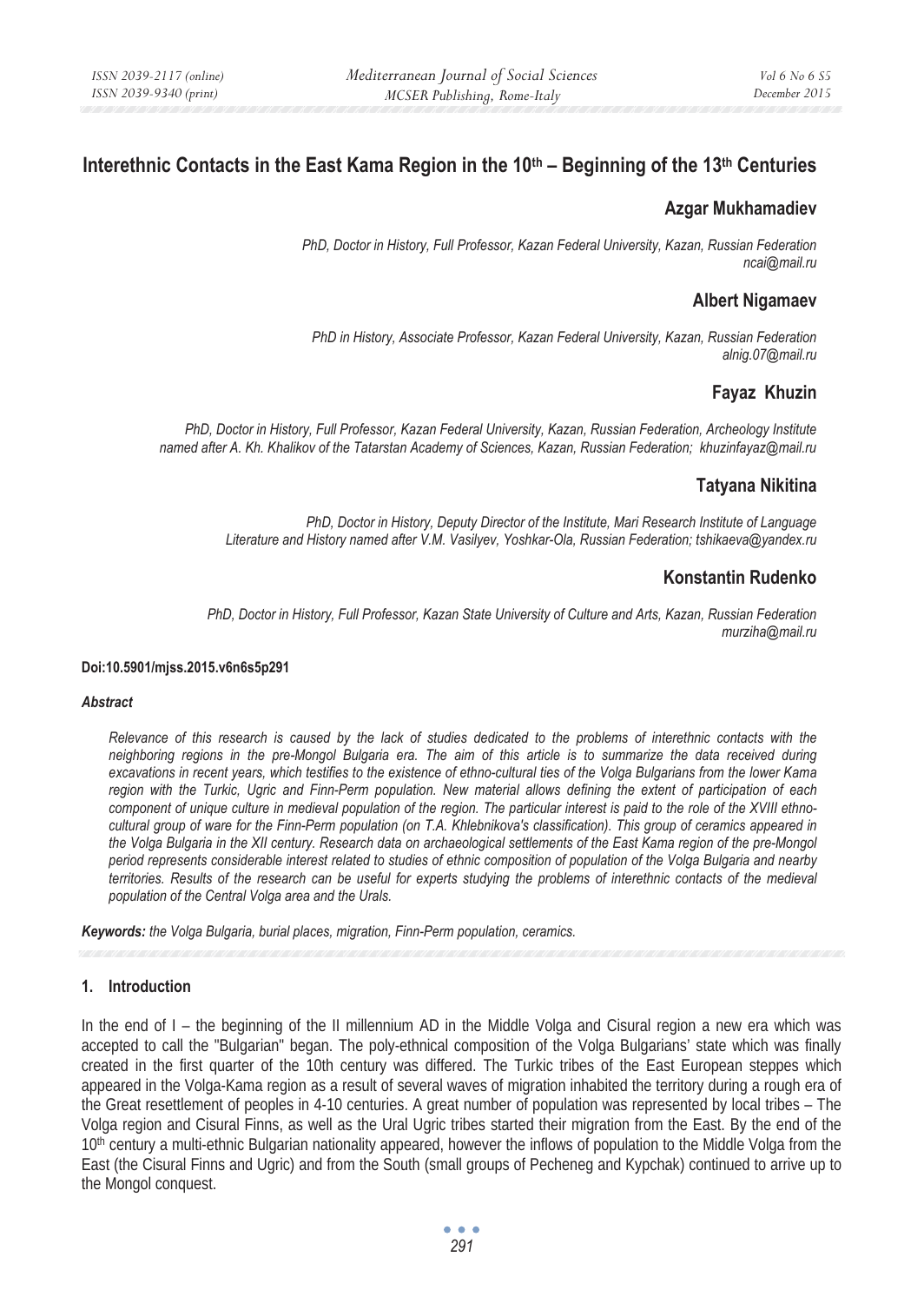| ISSN 2039-2117 (online) | Mediterranean Journal of Social Sciences | Vol 6 No 6 S5 |
|-------------------------|------------------------------------------|---------------|
| ISSN 2039-9340 (print)  | MCSER Publishing, Rome-Italy             | December 2015 |

Unfortunately, due to the lack of archaeological studies on the Kama territories of the Volga Bulgaria we still cannot represent the stages of interaction of the Turkic and Finno-Ugric population of the Lower Kama region and the Urals area though in historiography this problem was covered by the works of M.V. Talitsky who paid attention to abundance of finds of the Bulgarian origin at the monuments of Rodanovsky culture of the Upper Kama. Excavations at the early Bulgarian Tankeevsky burial ground which was carried out in the 1960-ies by E.A. Halikova and E.P. Kazakov provided us with materials testifying to active participation of the Finno-Ugric who were far ancestors of the modern Udmurt, Komi, Mari and Hungarian in formation of ethnos and culture of the population of the Volga Bulgaria (Khalikova and Kazakov, 1977).

In recent years the new material on this subject has been mainly represented by the results of excavations during the Yelabuga archaeological expedition to the Bulgarian ancient settlements of Alabuga and Kirmen. They proved that a complex ethno-genetic process took place in the X-XIII centuries in northeast regions of the Volga Bulgaria which played an important role in formation of ethnic composition of modern Tatars in the Volga region and the Urals areas.

### **2. Materials and Methods**

Data on ethno-cultural composition of population of the Volga Bulgaria was mainly based on material of properly studied monuments of the West Kama region of the pre-Mongol era (Khlebnikova, 1984; Halikov, 2011). Materials from the pre-Mongol settlements of the East Kama region and the territories adjoining to it are still not completely introduced into scientific circulation.

In the East Kama region 11 ancient settlements, 3 burial grounds, 3 treasures and some other locations belonged to the number of pre-Mongol Bulgarian monuments. It is possible to study the unique monument of the end of the 11-12<sup>th</sup> centuries located slightly away from Kama as a sacrificial place of Chumoytlo on the bank of the river Wala. These monuments, which are not numerous because of the lack of archaeological studies, are important markers defining northeast borders of the pre-Mongol Volga Bulgaria. The most substantial materials on a problem of interethnic contacts were received at excavations of medieval Alabuga which took a special place in economic, political and cultural life of the region (Nigamayev and Khuzin, 2000).

Through the analyses of sources we proceeded from methodological aims of the Russian historical science claiming that the history of any people was not only history of its alienation from other people, but, first of all, a history of various contacts with them ("a dialoque of cultures"). Interaction of cultures nowadays is the major subject of historical research (Repina, 2011).

The study can be based only on archeological materials since there are not any written sources. The analysis of artifacts is carried out by a traditional technique assuming definition of their chronological framework based on a comparative and statistical analysis of ceramics and female jewelry which serve as ethnic markers.

## **3. Results and Discussion**

The East Kama region had advantageous geographical position and control of the most part of the Kama trade way and always was attractive for ancient migrants from the East and the North. Therefore peoples from the Upper Kama and the Urals area were always consisted in a number of populations of the Volga Bulgaria during the pre-Mongol period.

In the 10<sup>th</sup> century, most likely, in its first half, from regions of hills and forests of the Urals area a new wave of migrants started arriving in the Volga Bulgaria; they made specific round-bottomed ware made of clay dough with impurities of stamped shell: it had a cylindrical neck decorated with pectinated ornaments. The settlements where such ware was found were described by E.P. Kazakov as remains of postpetrogromsky culture, left by the Ugric and found on a large territory of the Urals area and the Kama region (Khuzin, 2008,). A significant amount of such ceramics has been revealed in Bilyar excavation. It is the VII ("the Kama and the Urals") ethno-cultural group, known from the classification of T.A. Khlebnikova (Khlebnikova, 1984).

The ware made by the population of Kama and the Urals of "postpetrogry" culture made up the largest part of finds at the Yelabuga ancient settlement, in a ceramic complex of the majority of excavations the shell ceramics occupied about 80% of all medieval ware. Obviously, the bearers of "postpetrogry" culture (the Ugric population) took part in construction of the Bulgarian fortress and lived there during the whole pre-Mongolian period. The ornaments consisted of two copper rustling pendants and a silver ring decorated with a spherical element which had analogies found in the Ugric settlements and were obviously found at the burial places of the Yelabuga II necropolis. The pendants of this kind are often met at monuments of the basin of the Cheptsa River. By the way, equivalent technologies of production were used in settlements of the basin of the river Sylva in the Western Urals where the Ugric population lived.

So, the analysis of ceramics found at excavations during the Yelabuga archaeological expedition let us assume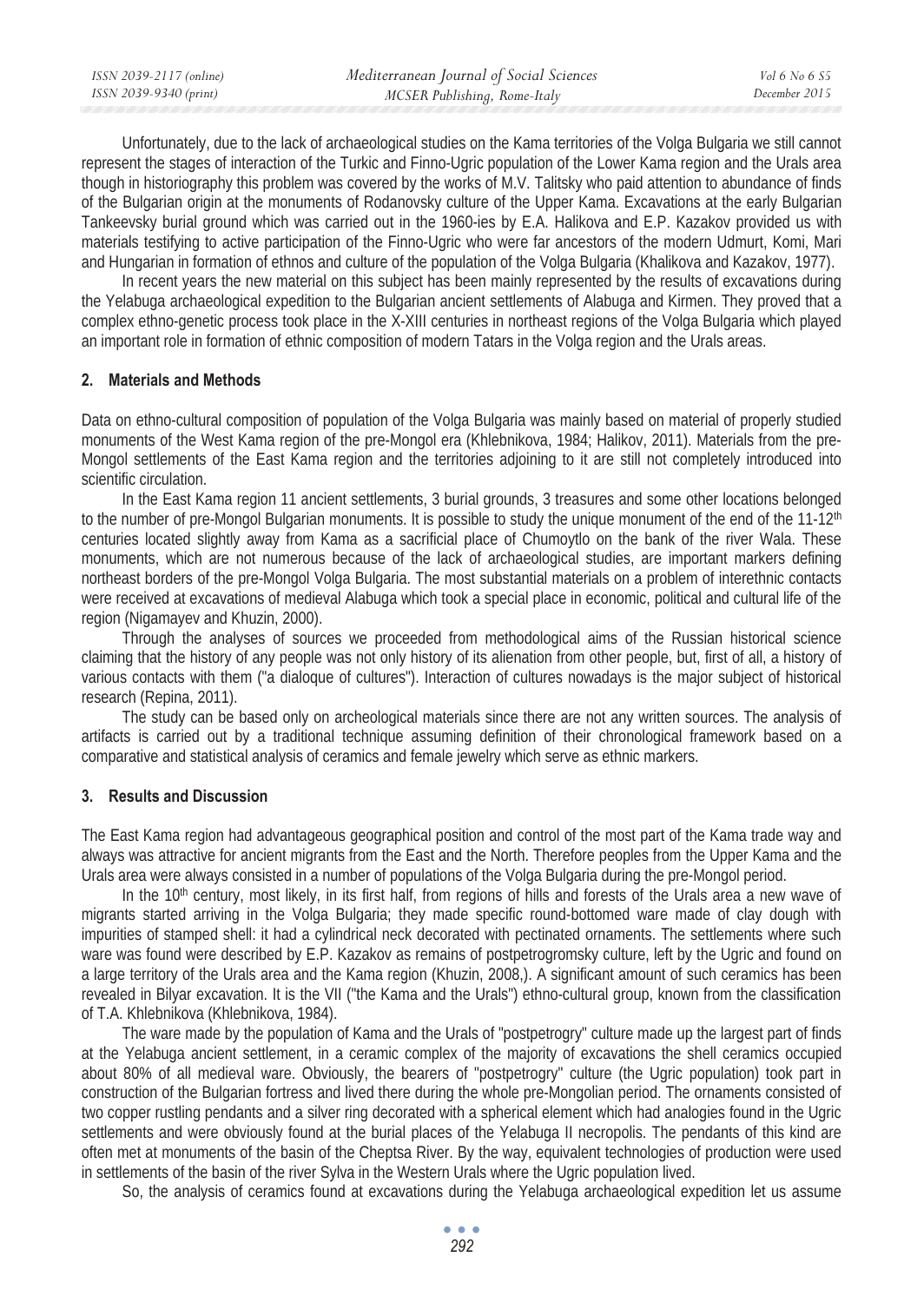that by the beginning of the Bulgarian colonization a group of the Finno-Ugric population lived on the territory of Yelabuga ancient settlement next to the first defending line. A fact that a pagan necropolis existed near the ancient settlement proves that the bearers of the above-mentioned ceramic technology occupied the area of future Yelabuga ancient settlement before the arrival of Muslim Bulgarians. Their choice of the place for continuous accommodation was caused by natural and geographical conditions, in particular, the proximity of a temporary bridge through the river Kama which meant an opportunity to control the river Toyma which was the only way to reach a sanctuary of Chumoytlo located in 80 km to the north.

Soon the territory of the Eastern Vyatka became a place of active colonization by the Volga Bulgarians who started to occupy the region, as we know, since the end of the 9<sup>th</sup> century from Yelabuga, which can be proved by such finds as a red-clay jug with a bomb-alike corpus and a flattened bottom, similar to jars found at the Tankeevsky burial ground of the 9<sup>th</sup> century (Khlebnikova, 1984).

The existence of the Bulgarian outpost of Alabuga on the spot of already existed Finno-Ugric settlement in the end of the 10th century is enough to consider it to be a completion stage of the entry into the Bulgarian state. Military, political and trade interests of the Bulgarians who took control of the "Hazarian trade" demanded, first of all, expanding control over the Kama trade way. That was a way to contact the northern Finn-Perm areas. Therefore a new fortress should be considered, first of all, as a military, administrative and trade center of this large area (Nigamayev and Huzin, 2000).

Features of the Bulgarian colonization of region are still poorly studied. The difficulty lies in the fact that, unlike the "non-market" products of other ethnic and cultural groups, Bulgarian products were exported goods. Therefore, a specific number of Bulgarian ceramics in a particular settlement cannot be considered in proportion to a share of Bulgarian population of the area. The same problem is related to jewelry, household and trade items, weapons, etc. At the Yelabuga ancient settlement the Bulgarian ceramics made up maximum 15-20% of all ceramics of the pre-Mongol period. It is less than it has been found at the Rozhdestvensk ancient settlement of the Upper Kama region where the share of the Bulgarian ware reached 40–60% (Belavin and Krylasova, 2008). The majority of ware found at the Rozhdestvensk settlement was fragments of red clay pots, pitchers and jugs of strong roasting with broad glassing of surface. Bulgarian masters made that ware on the spot which can be proved by the remains of two-story potter kilns behind defensive walls of the ancient settlement (Belavin and Krylasova, 2008). The Bulgarian ware was also seen among finds of the Yelabuga IV necropolis (10 – the first half of the 12 centuries). About 40% of it was found at the site of Alabuga archeological diggings. A significant part of it was of brown color, poorly baked, that proves that they had their own technology for production of Bulgarian ware.

At a ceramic complex of the Yelabuga ancient settlement we found modelled or corrected on a potter's wheel ware of "dzhuketaa" type. It belongs to the XIII ethno-cultural group according to T.A. Khlebnikova's classification which means it was made of clay with plentiful inclusion of coarse river sand. Cup-shaped and pot-shaped forms with a roundish bottom and a sub-cylindrical or a short bell-like mouth. An ordinary technique of processing of an external surface of a trunk is characterized by cutting of horizontal strips of clay. The majority of jars are decorated with multi-row wave ornaments, often drawn with inclination. Such ware makes up 3–5% of total ceramic finds (in the western half of the internal territory up to 10–12%). Some fragments of ceramics like "dzhuketaa" were revealed on the territory of the city. It is remarkable that along with high-quality Bulgarian ceramics the dzhuketaa ware was found at the site of pagan IV necropolis of the  $10^{th}$  – the beginning of the  $12^{th}$  centuries.

This type of ceramics, according to T.A. Khlebnikova was developed on the basis of the IX ethno-cultural group of the end of the 9<sup>th</sup> – first half of the 10<sup>th</sup> centuries under strong influence of the VII Kama-the Urals ("postpetrogromsky") group. Perhaps, it belonged to descendants of the well-known known Chigil-Esegel. This population came to the Central Volga in the end of the 9th century from Kazakhstan steppes through the Bashkir lands together along with the Pecheneg raids to the Urals area. Esegel people went down from Belsk-Tulvinsk interfluve territories, they went a rather long way along the southern borders of the East Kama region to the lower Kama (Itil) where they were found by Ibn Fadlan in 922. Therefore the expansion of modelled dzhuketaa ceramics zone up to Kama at a period of the Bulgarian expansion of the 11 century isn't surprising (Belavin and Krylasova, 2008). Fundamental ethno-genetic difference from the Bulgarians gave them a basis for self-identification during the whole pre-Mongol period and the most part of the Golden Horde period. The analysis of Yelabuga, Chally and, in particular, Kirmen complexes show that the dzhuketau population was more susceptible to contacts with other Kama ethno-cultural groups, especially with the bearers of a ceramic tradition of VII and XVIII type.

As shown in materials from the settlement of Alabuga, ethno-cultural groups of the Upper Kama took part in ethnogenesis of the region, which got to the Volga Bulgaria by numerous waves of migrants starting from the 9th century up to the 13<sup>th</sup> century. The question of resettlement of culture bearers of the lomovatovsky circle was repeatedly brought up in scientific literature. The majority of researchers adhere to the opinion that polomo-lomovatovo-nevolinsky population was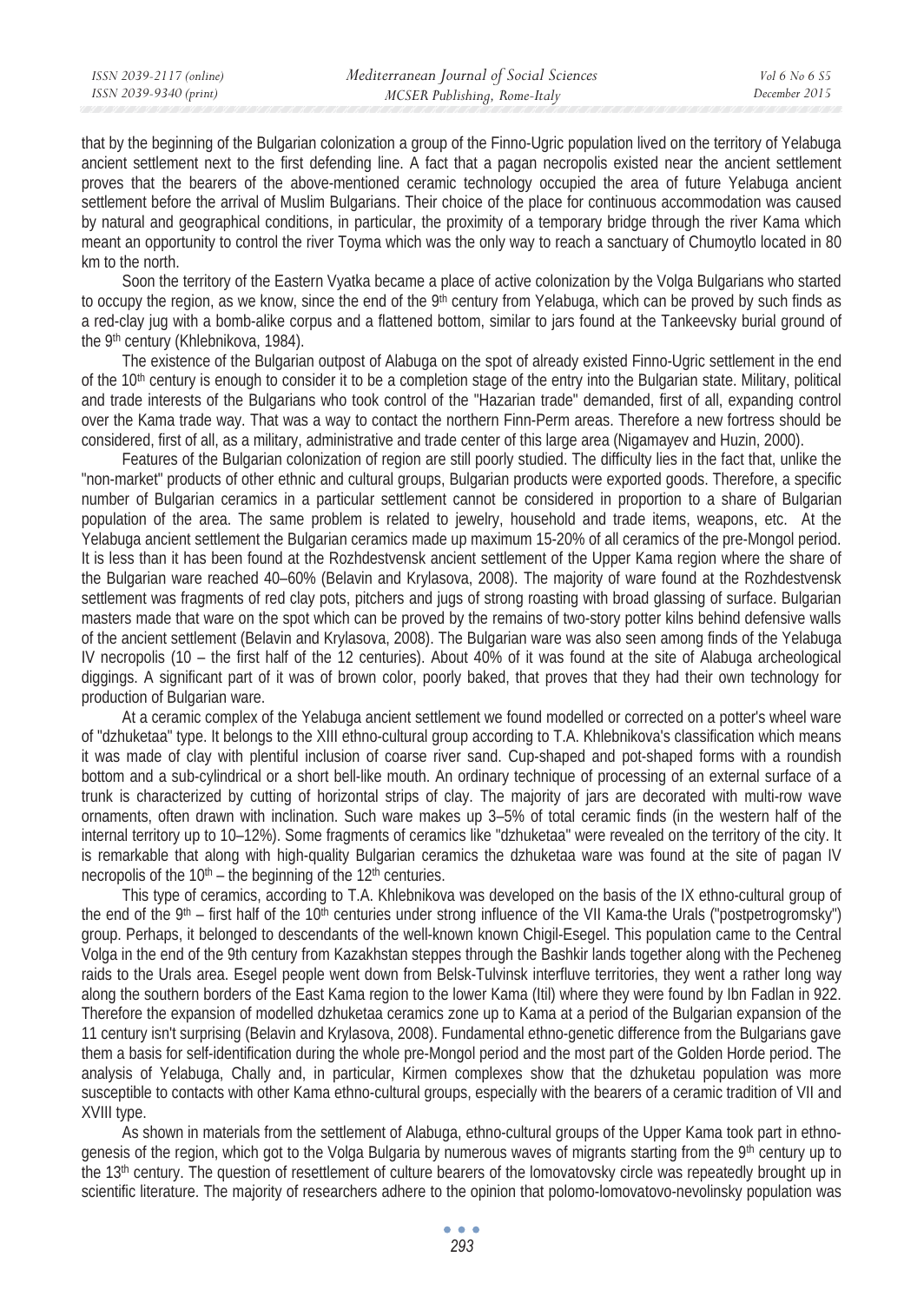| ISSN 2039-2117 (online) | Mediterranean Journal of Social Sciences | <i>Vol</i> 6 No 6 S5 |
|-------------------------|------------------------------------------|----------------------|
| ISSN 2039-9340 (print)  | MCSER Publishing, Rome-Italy             | December 2015        |

forcedly removed to the Central Volga in the second half of the  $8<sup>th</sup>$  and the second half of the 9<sup>th</sup> centuries. Some of this Finno-Ugric population who were familiar with the Bulgarian culture but did not break away with their historical homeland could return back to Cheptsa, the Central and the Upper Kama and introduce some new traditions.

The Yelabuga IV necropolis which was studied on the basis of the analysis of funeral places and dated the 10 – the beginning of the 12 centuries was associated with such population. The funeral ceramics is presented by modelled shell and red-clay pottery and cup-shaped one-handed jars of "dzhuketaa" type. The complex of funeral beads made of glass is a general characteristic of the 9<sup>th</sup> – the beginning of the 11<sup>th</sup> centuries. A silver temporal ring with balanoid beads decorated with triangular corbels made of grain dates from the 9-12 centuries. All of them are met on a large area from the Northern Urals to the Sura area. Other finds have more limited territorial boarders and can be met in settlements of the Upper Kama, the basin of the Cheptsa and the Vychegda rivers. This burial place belongs to the mixed Bulgarian and Finno-Ugric population connected with the population of the basin of Cheptsa and the Upper Kama.

On the territory of the settlement of Alabuga along with the Bulgarian ceramics of pre-Mongol period there was a collection of finds of one more group of ware represented by handmade pots, coppers and bowls made of clay dough with a high content of stamped shell, and handles decorated with the horizontal platform made of pectinated stamp on top. T.A. Khlebnikova allocated such ware, based on materials of medieval settlements of the Western Kama, first of all the Bulgarian ancient settlement, to the XVIII group of her classification. Its origins are related to the Upper Kama territories (Khlebnikova, 1988).

In a ceramic complex of the Bilyar ancient settlement which is an etalon example of the pre-mongolian Bulgaria such ware wasn't presented. Based on a well-known statement that "anything that didn't exist in Bilyar, didn't exist in other pre-Mongol settlements", a period of distribution of the XVIII group ceramics can be defined by the Golden Horde period which was the second half of the 8th – the beginning of the 15th centuries. Certainly, the Bilyar ancient settlement is a unique monument of the pre-Mongol era, a peculiar template for material dating but we have no right to exclude a possibility of penetration of pectinate ceramics into the Volga Bulgaria during the pre-Mongol period. By the way, during excavation works in 2013 at the Staroromashkin ancient settlement (West Kama, Chistopolsky region) which was lost, most likely, in the period of the Mongolian conquests of 1236, some expressive fragments of ceramics of the XVIII group were revealed. However the only Bulgarian monument where the similar ceramics is quantitatively dominating not only in a layer of the Horde time (60%), but also in the pre-Mongol (55-58%), is the Alabuga settlement. It should be noted that domination in a number of ceramic ware among the population of the Upper Kama or the Western Urals area is a specific character of the early Alabuga culture and even the whole East Kama territory. Approximately such proportion of traditional and Bulgarian ware is noted on the territories up to the Vyatka area.

We can observe an interesting fact: on the ancient settlement of Alabuga where the ceramics of the VII group ("postpetrogry") is prevailing, any fragment of ware of the XVIII group of the Upper Kama sources has never been found. And, on the contrary, in the area where the ceramics from the Upper Kama are the most numerous, during multiple years of excavations only 5 fragments of the VII group have been revealed. But all the settlements existed concurrently; moreover, in fact they are the Kremlin and the settlement of the same city. Probably, those two groups of population, the bearers of VII and XVIII groups of ceramics avoided ethnic mixing for a rather long period of time.

The ceramics of the XVIII group were widespread in the East Kama during the late pre-Mongolian period, which can be proved by the fact that a Bulgarian (Muslim) burial place with remnants of pagan culture was located on the site of Alabuga settlement, where we found a great number of the Finn-Perm (the Upper Kama) ware.

Bronze jewelry is also significant when studying ethno-cultural processes in the region. The majority of it is widespread in a certain region, which provides us with rather concrete ethno-territorial and chronological data.

A zoomorphic ornament in a form of a cast duck with dangling feet decorated from both sides with relief plaits and strips is originated from the settlement of Alabuga (the excavation of VIII) (Yutina, 1994). The same ducks came from the Kotlovsky and Anayin burial places. Other types of ducks were found in the village of Tanayka where two bronze ornaments in a form of two hollow ducks with ringlets on each side were found. One duck is decorated with the same ringlets attached to the head. The surface is decorated with a geometrical ornament or a spiral. Finds are stored at the National Museum of the Republic of Tatarstan. T.K. Yutina mentions the collection of the Yelabuga resident E.K. Tevtyashev which contains other bronze jewelry items represented by two ducks. One of them has a ringlet attached to the head. Finds of bronze birds in the Yelabuga region were not a rarity. The pendants in the form of ducks connect the East Kama with the basin of Cheptsa and, to a lesser extent, with the Upper Kama area. Most of researchers dated the bird-shaped pendants with tracery notches to the  $11<sup>th</sup>$  – the first half of the  $13<sup>th</sup>$  centuries (Golubeva, 1979).

E.P. Kazakov connects the distribution of this duck-shaped jewelry in the Middle Volga and the Lower Kama regions with penetration of the Mari population (Kazakov, 2007), he supposed this typical "Volga region - Finnish" jewelry was distributing directly from the Mari Volga region to the mouth of Kama and the East Kama. So we have no grounds to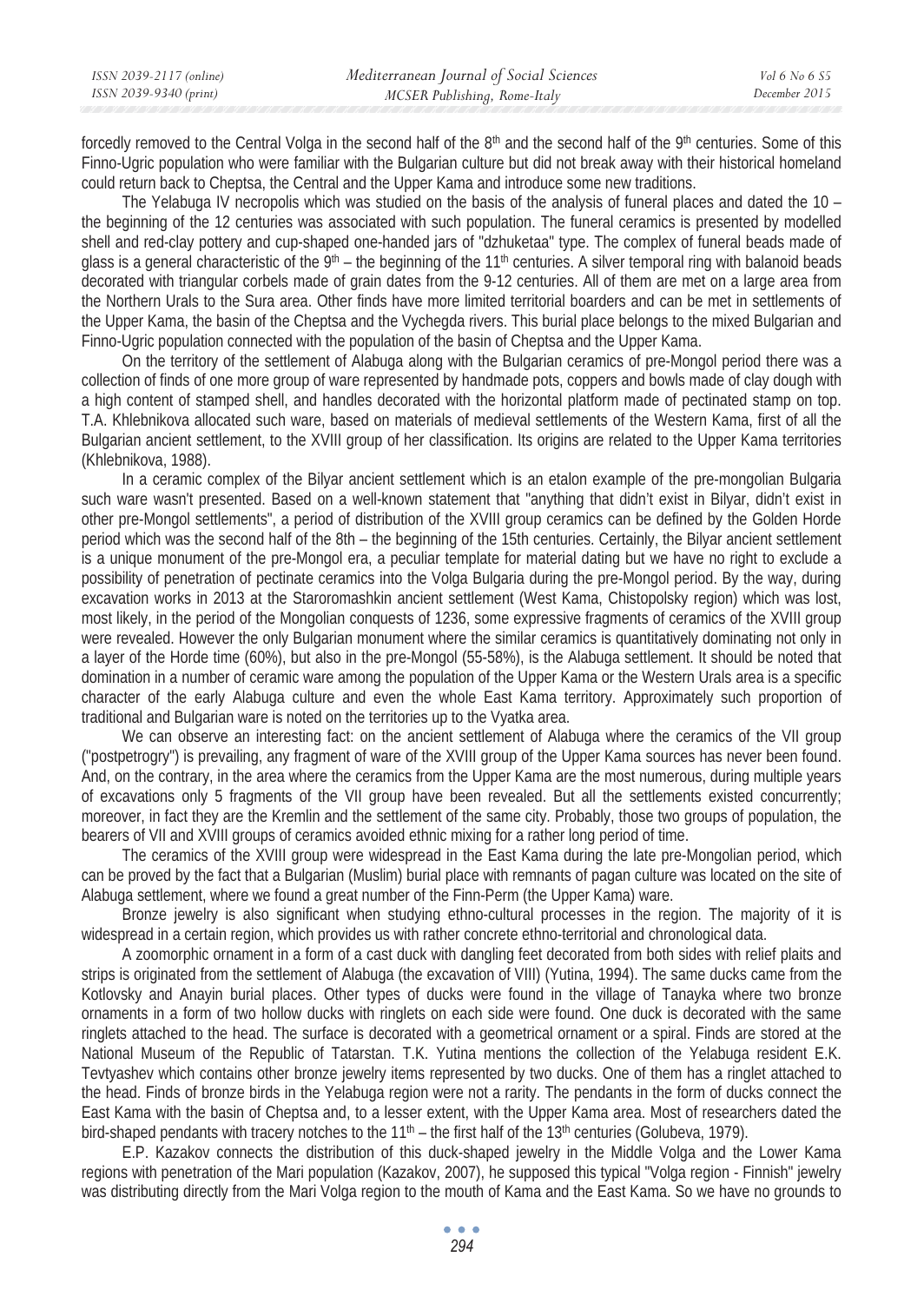connect them with Slavic ceramics from the settlements of the 11-12th centuries of the Mari Volga region (Pochinkovsky, Vyzhumsky I and the II burial places). Thus, in a well-studied Kirmen area we found Slavonic ceramics but for more than 20 years of excavations we have not found any "ducks". It seems to us that the tradition of zoomorphic pendants appeared in the south of Kama-Vyatka interfluves and was originally from the Upper Kama and Cheptsa areas as well as ceramics of the XVIII group. At least, in the area of duck-shaped pendants distribution we found ceramics of the Finn-Perm sources, as soon as on the territory of Alabuga area and other settlements of the East Kama this type of ceramics is absent.

## **4. Conclusion**

New materials of archaeological researches of medieval monuments of the East Kama region testify to the peculiarity of the ethnic structure of the population of the Volga Bulgaria of the studied region. During the pre-Mongol period the Finno-Ugric tribes which moved here from the Upper (Perm) Urals area and the more southern West Urals area were the bearers of VII, XIII, XVIII groups of ceramics (according to T.A. Khlebnikova). The ethnic origin of the ceramics of VII group is still questionable as the majority of researchers, as well as E.P. Kazakov, distinguish them as the ancient Ugric people. Ceramics of the XIII group are originated from the pottery of the population of South Kazakhstan steppes who belonged to Turkic tribes. The XVIII group of ceramics was developed among the Perm Finns represented by monuments of Rodanovsky culture. We suppose that the population of the Upper Kama moving to the Central Volga in the  $8<sup>th</sup> - 9<sup>th</sup>$ centuries mastered some elements of material and spiritual culture of Bulgarians while the Bulgarians were migrating to the Upper Kama, and then returned to their historical homeland, bringing new traditions there. Those migrants actively participated in formation of Rodanov culture in the 11- 12th centuries. In the second half of the 12th century during migration of the Finn and Perm groups of population to the East and the South, a part of Rodanov habitants appeared in the Lower Kama. Their rather narrow way down Kama to the town of Bolghar can be traced by the presence of ceramics of the XVIII group of Finn-Perm origin at the Bulgarian settlements.

## **5. Acknowledgments**

The work is performed according to the Russian Government Program of Competitive Growth of Kazan Federal University.

### **References**

- Belavin, A.M., Krylasova N. B. (2008). Drevnjaja Afkula: arheologicheskij kompleks u s. Rozhdestvensk [Ancient Afkula: an archaeological complex at the village of Rozhdestvensk]. Perm': Izdatel'stvo Permskogo gosudarstvennogo pedagogicheskogo universiteta, 46, 174.
- Golubeva, L.A. (1979). Zoomorfnye ukrashenija finno-ugrov [Zoomorphic jewelry of Finno-Ugric origin]. Moskva: Izdatel'stvo Nauka, 23, tab. 7: 4-6.
- Kazakov, E.P. (2007). Volzhskie bolgary, ugry i finny v IX–XIV vv.: problemy vzaimodejstvija [The Volga Bulgarians, Ugric and Finns in the 9-14th centuries: interaction problems]. Kazan': Institut istorii Akademii nauk Tatarstana, 63.
- Khalikov, A.Kh. (2011). Osnovy jetnogeneza narodov Srednego Povolzh'ja i Priural'ja. [Bases of ethno-genesis of the people of the Central Volga and the Lower Urals area]. Kazan': OOO «Foliant»; Institut istorii Akademii nauk Tatarstana.
- Khalikova, E.A., Kazakov, E.P. (1977). Le cimetiere de Tankeevka (river 21-221). Les ansiens hongrois et les ethnies voisines a l'Est. Budapest.
- Khlebnikova, T.A. (1984). Keramika pamjatnikov Volzhskoj Bolgarii. K voprosu ob jetnokul'turnom sostave naselenija [Ceramics of the Volga Bulgaria settlements. On the problem of the ethno-cultural composition of population]. Moskva: Izdatel'stvo Nauka, 106- 112, 158-160.
- Khlebnikova, T.A. (1988). Nepolivnaja keramika Bolgara. Gorod Bolgar. Ocherki remeslennoj dejatel'nosti [Unglazed ceramics of the Bolghar.. City of Bulgarians. Handicraft outlines]. Moskva: Izdatel'stvo Nauka, 35.
- Khuzin, F.Sh. (2001). Bulgarskij gorod v X nachale XIII vv. [The Bolghar city in the X the beginning of the XIII centuries]. Kazan': Izdatel'stvo «Master Lajn».
- Khuzin, F.Sh. (2008). K voprosu o tak nazyvaemoj «postpetrogromskoj kul'ture». Kamskij torgovyj put'. Materialy Vserossijskoj nauchnoj konferencii. [To the question on so-called "postpetrogromsky culture". The Kama trade way. Materials of the All-Russian scientific conference]. Elabuga: Elabuzhskij gosudarstvennyj pedagogicheskij universitet; Institut istorii Akademii nauk Tatarstana.
- Nigamayev, A.Z., Khuzin, F.Sh. (2000). Drevnjaja Alabuga i problemy ee vozniknovenija. Drevnjaja Alabuga [Ancient Alabuga and problems of its origin]. Ancient Alabuga. Yelabuga: Master Lyne publishing house, 7-55.